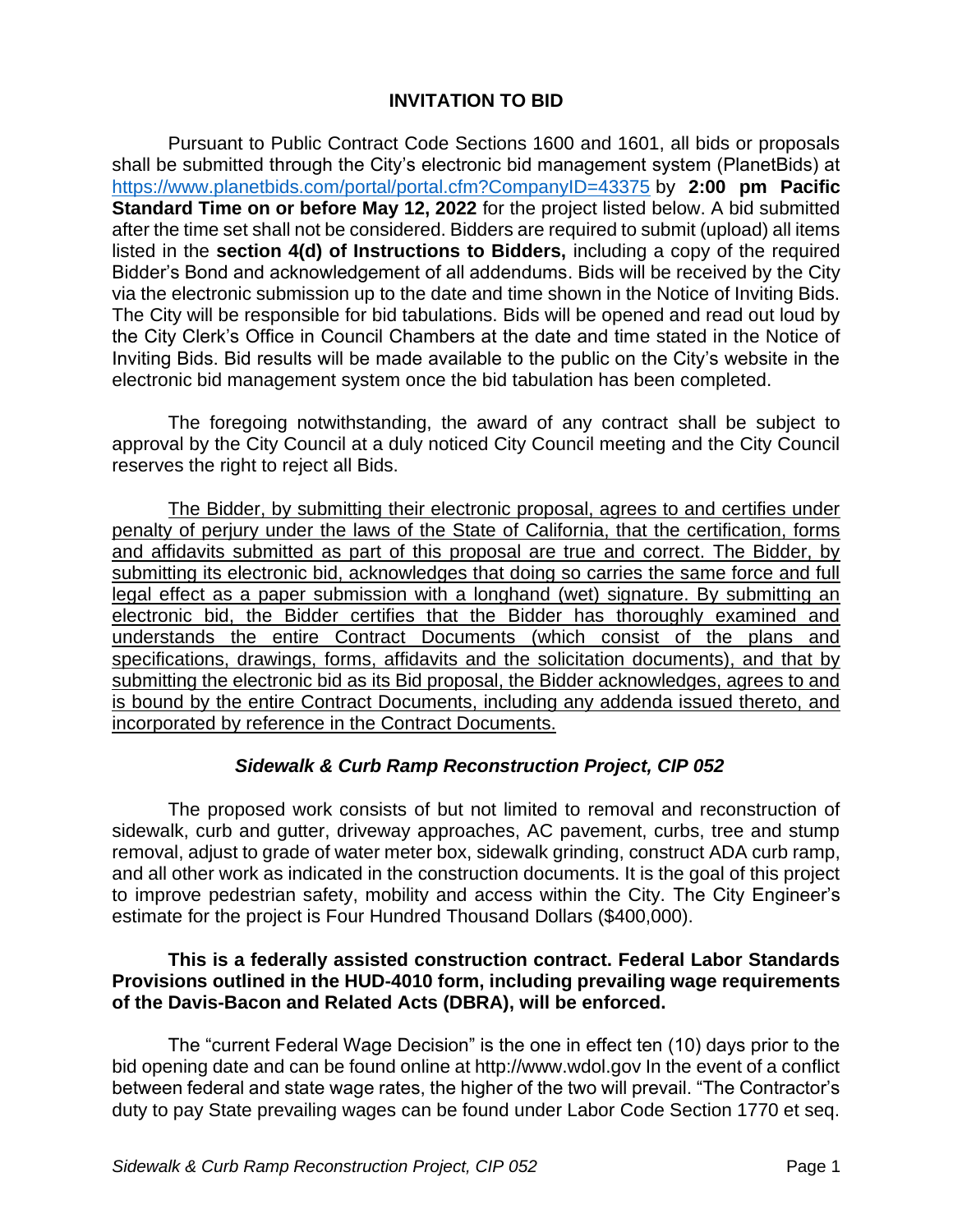and Labor Code Sections 1775 and 1777.7 outline the penalties for failure to pay prevailing wages and employ apprentices including forfeitures and debarment." This Project is a "public work," and thus, the Contractor and any Subcontractors must pay wages in accordance with the determination of the Director of the Department of Industrial Relations ("DIR") regarding the prevailing rate of per diem wages. Copies of those rates are on file with the Director of Public Works and are available to any interested party upon request. The contractor shall post a copy of the DIR's determination of the prevailing rate of per diem wages at each job site.

**Section 3 Statement:** This is a HUD Section 3 construction contract. First preference will be given to a bidder who provides a reasonable bid and is a qualified Section 3 Business Concern. Second preference will be given to a bidder who provides a reasonable bid and commits to achieving the Section 3 employment, training, and subcontracting opportunity goals by submitting a Declaration of Intent to comply with Section 3 requirements, including benchmarks**. A Section 3 MANDATORY Pre-Bid Meeting will be held at 10:00am on Thursday, April 21, 2022 at** El Monte Aquatic Center (Conference Room A), 11001 Mildred St, El Monte, CA, 91731**,** to discuss the Section 3 bid preference and goals. A bidder who is not responsive to the Section 3 requirements of the Housing Development Act of 1968 (as amended), will not receive consideration for a bid preference.

A contractor or subcontractor shall not be qualified to bid on, be listed in a bid proposal, subject to the requirements of Section 4104 of the Public Contract Code, or engage in the performance of any contract for public work unless registered with the Department of Industrial Relations pursuant to Labor Code section 1725.5. It is not a violation for an unregistered contractor to submit a bid that is authorized by Section 7029.1 of the Business and Professions Code or by Section 10164 or 20103.5 of the Public Contract Code, provided the contractor is registered to perform public work pursuant to Section 1725.5 at the time the contract is awarded.

**Completion of Work:** All work shall be completed within forty-five (**45) working days** from the date designated on the Notice to Proceed. Liquidated damages as provided for in the General Conditions of the Contract shall be in the sum of One Thousand Dollars (\$1,000.00) for each and every day as defined therein for each different scope of work as defined by the Base Bid and each change order except as otherwise specified in the General Conditions.

**Obtaining Contract Documents:** Specifications and contract documents are posted in the City's electronic bid management system (PlanetBids) at [https://www.planetbids.com/portal/portal.cfm?CompanyID=43375.](https://www.planetbids.com/portal/portal.cfm?CompanyID=43375) All Bidders must first register as a vendor on the City of El Monte PlanetBids System website to participate in a Bid or to be added to a prospective Bidders list. Only those parties that have registered with the City as a plan holder on a particular project will receive the addendum(a) for that project. The City is not responsible for notifications to those parties who do not directly register as a plan holder on the City's database. It is the responsibility of all perspective Bidders to register on the City's database to ensure receipt of any addendum(a) prior to Bid submittals. Additionally, information on any addendum(a) issued for any bid specifications for any project will be available on the City website at: